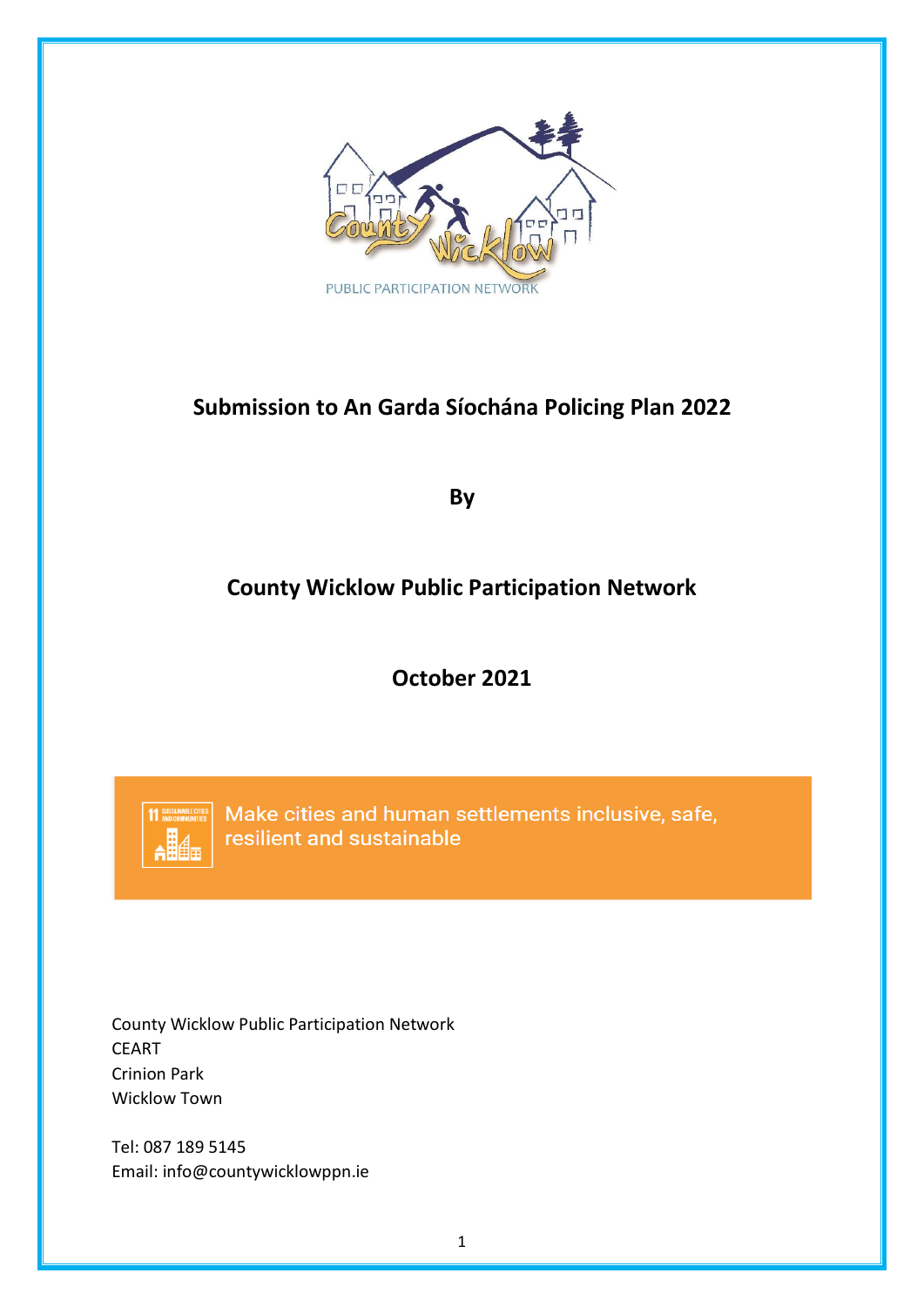#### **Introducing County Wicklow Public Participation Network**

County Wicklow Public Participation Network (PPN) was established in July 2014 under the directive of the Department of the Environment, Community & Local Government and in accordance with legislation in the Local Government Reform Act 2014 (Section 46). Public Participation Networks were established to be an independent structure that would become the main link through which local authorities connect with the community, voluntary and environmental sectors in a process to facilitate communities to articulate a diverse range of views and interests within the local government system.

Co Wicklow PPN has 379 diverse member groups, some of these groups are networks in their own right. PPN representatives serve as a voice for the community on structures including: the Local Community Development Committee; all of the Wicklow County Council Strategic Policy Committees; Wicklow County Childcare Committee; Co Wicklow Children & Young People's Services Committee; Co Wicklow Local Sports Partnership; Wicklow County Tourism Board; Co Wicklow Volunteer Centre, County Wicklow Partnership, and Co Wicklow Joint Policing Committee. PPN Representatives strive to ensure that the needs of the community sector are prioritised within local policy processes.

#### **Consultation with Communities**

Co Wicklow PPN invited community groups and individuals to a meeting entitled "Let's Talk About Policing, Safety & Security". This meeting took place online on 16<sup>th</sup> September 2021 and participants spanned the county's five Municipal Districts. The meeting began with information about the County Wicklow Joint Policing Committee as well as developments in the pilot Community Safety Partnership in Co Waterford. Following the presentation, participants were asked to consider two themes: Community Policing and Protecting People and invited to highlight issues along with possible solutions and benefits under these themes.

In 2018, Co Wicklow PPN consulted community groups across the 5 Municipal Districts of Co Wicklow, asking them "What is your vision for community wellbeing for this and future generations"? We asked them to consider this question  $\frac{1}{100}$ under the following headings:

- Environment & Sustainability
- Health (physical & mental)
- Work, Economy, & Resources
- Social & Community Development
- Participation, Democracy & Good Governance
- Values, Culture & Meaning

The responses we received were documented and are available to download from our website: [www.countywicklowppn.ie](http://www.countywicklowppn.ie/). We ran 11 workshops, 5 online consultations and accepted 2 submissions in total. The consultations facilitated the development of an

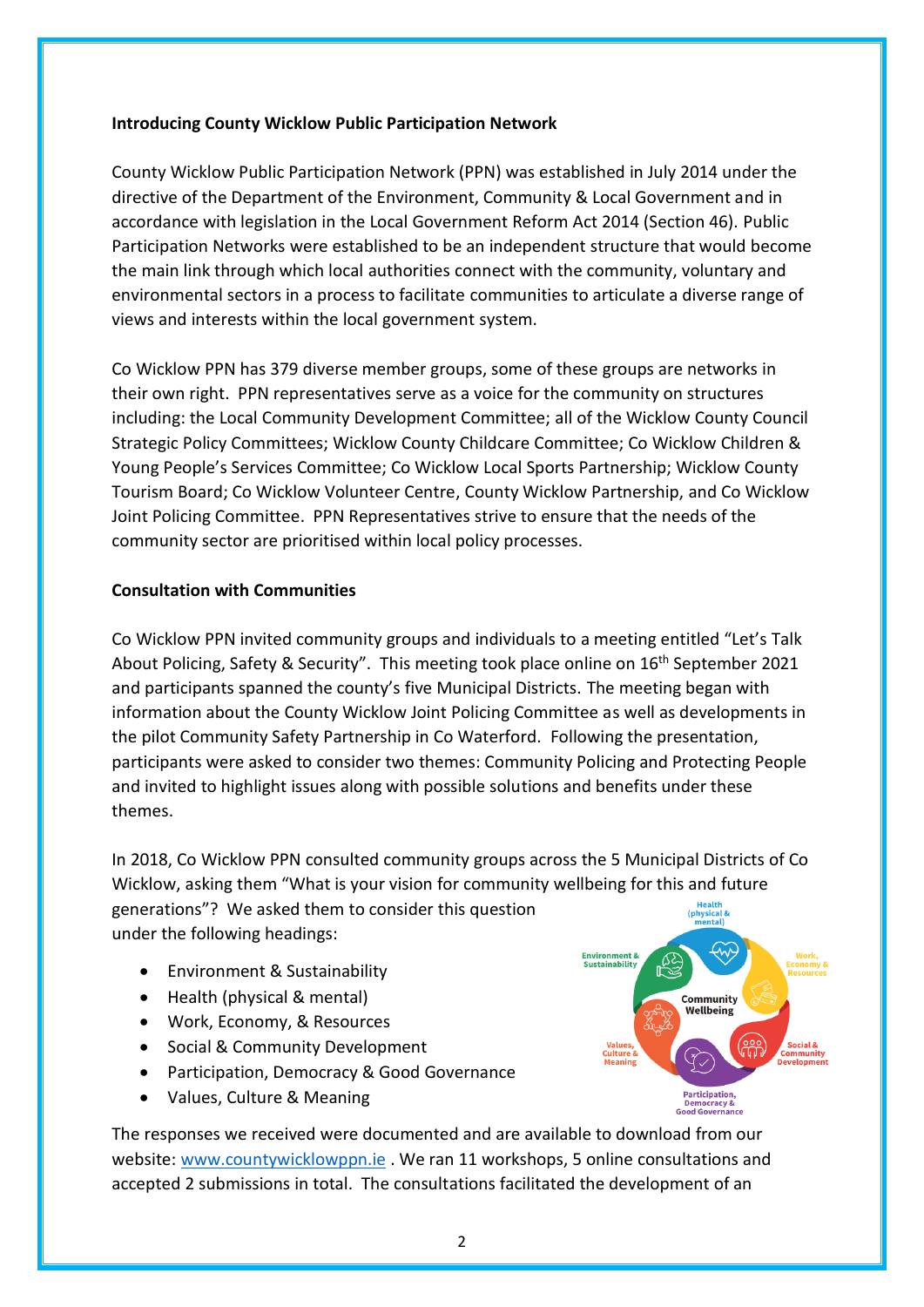overarching vision for each Municipal District along with community visions and high-level goals under each heading. The county vision was developed in the same way.

This submission is based on both consultations

## **Our Vision for Community Wellbeing and the County Policing Plan**

As the Vision for Community Wellbeing relates to the Policing Plan the overwhelming vision of communities throughout the Municipal Districts is that:

### *"the County be a place where all citizens feel safe and secure in their community".*

The presence of more garda and a commitment to community policing were cited as factors that would contribute to a real sense of safety for people. The topic of safety/security came up under a number of the headings used in the development of our Vision for Community Wellbeing:

### Environment & Sustainability:

• All citizens are socially connected within a safe and secure community. (Greystones MD)

### Social & Community Development

- The needs, safety and security of all citizens, particularly the more marginalized are met (Arklow MD)
- Bray is a safe, inclusive nurturing community that promotes the potential of all its citizens.

### Values, Culture & Meaning

• All citizens feel safe and secure in their community (Greystones MD).

### Work, Economy& Resource

• Bray MD is a vibrant safe and environmentally sensitive place for business and people to thrive.

### Participation, Democracy & Good Governance

Across the Municipal Districts groups sought to have a county where:

- local governance structures and procedures allow all citizens to contribute to the development of a county that responds to their needs,
- the voice of the community is valued and supported in local decision making and
- local government and community services are easily accessible and engage meaningfully with the people.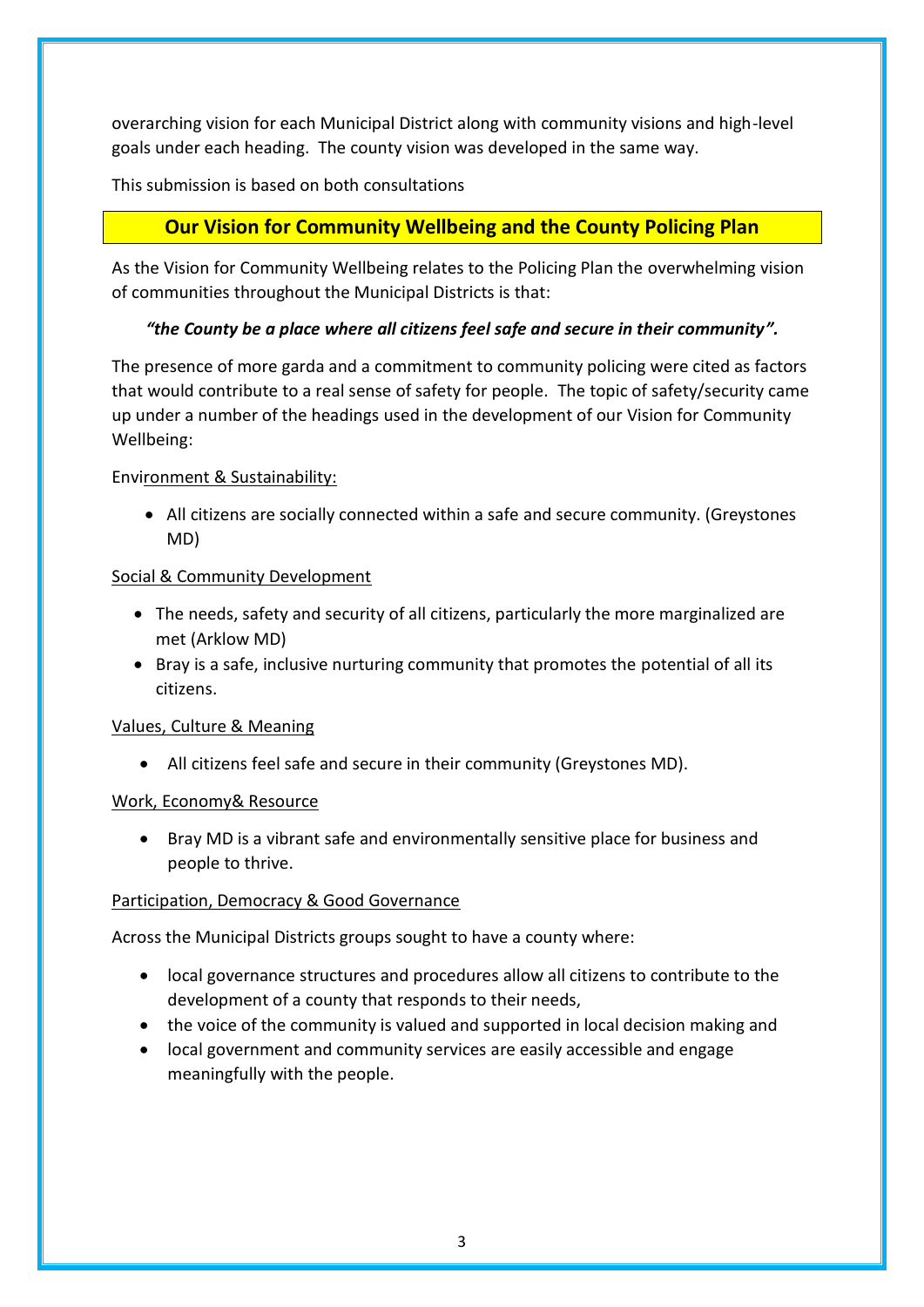| <b>Benefits</b><br><b>Solutions</b><br><b>Issues</b><br>Lack of Garda Presence, particularly in<br>Government needs to invest more in Policing<br>Sense of security.<br>smaller rural areas and communities.<br>services and increase Garda presence.<br>Relevant to all Districts.<br>Garda station opening hours and part-<br>time services, leading to long waits for<br>Garda presence when needed<br>Gardai on the Beat - not visible<br>The chatting bench was identified as a good<br>Deterrent value of greater visibility<br>initiative. A highly visible presence of Gardai on<br>bicycles in Brittas Bay significantly reduced anti-<br>A stronger liaison with local Garda<br>social behaviour.<br>More Garda visibility needed in all communities<br>Gardai not known to local community<br>Local Garda Facebook Page/Community Alert<br>More feedback from locals in social settings<br>Facebook Pages introducing Gardai<br>More engagement with Community<br>Gardai should be enabled to live and form<br>Frequent changes in personnel<br>Better relationship with Gardai - community feels<br>negatively impacts on relationship<br>relationships in the communities they serve.<br>safer<br>building within communities and<br>They should be trained to interact and<br>communicate with diverse communities.<br>intelligence gathering.<br>Lack of awareness of what the Garda<br>Confidence in the Gardai as a whole.<br>Community Liaison to inform all of their |                                     | <b>Community Policing and Protecting People</b> |  |
|-----------------------------------------------------------------------------------------------------------------------------------------------------------------------------------------------------------------------------------------------------------------------------------------------------------------------------------------------------------------------------------------------------------------------------------------------------------------------------------------------------------------------------------------------------------------------------------------------------------------------------------------------------------------------------------------------------------------------------------------------------------------------------------------------------------------------------------------------------------------------------------------------------------------------------------------------------------------------------------------------------------------------------------------------------------------------------------------------------------------------------------------------------------------------------------------------------------------------------------------------------------------------------------------------------------------------------------------------------------------------------------------------------------------------------------------------------------------------------------------|-------------------------------------|-------------------------------------------------|--|
|                                                                                                                                                                                                                                                                                                                                                                                                                                                                                                                                                                                                                                                                                                                                                                                                                                                                                                                                                                                                                                                                                                                                                                                                                                                                                                                                                                                                                                                                                         |                                     |                                                 |  |
|                                                                                                                                                                                                                                                                                                                                                                                                                                                                                                                                                                                                                                                                                                                                                                                                                                                                                                                                                                                                                                                                                                                                                                                                                                                                                                                                                                                                                                                                                         |                                     |                                                 |  |
|                                                                                                                                                                                                                                                                                                                                                                                                                                                                                                                                                                                                                                                                                                                                                                                                                                                                                                                                                                                                                                                                                                                                                                                                                                                                                                                                                                                                                                                                                         |                                     |                                                 |  |
|                                                                                                                                                                                                                                                                                                                                                                                                                                                                                                                                                                                                                                                                                                                                                                                                                                                                                                                                                                                                                                                                                                                                                                                                                                                                                                                                                                                                                                                                                         |                                     |                                                 |  |
|                                                                                                                                                                                                                                                                                                                                                                                                                                                                                                                                                                                                                                                                                                                                                                                                                                                                                                                                                                                                                                                                                                                                                                                                                                                                                                                                                                                                                                                                                         |                                     |                                                 |  |
|                                                                                                                                                                                                                                                                                                                                                                                                                                                                                                                                                                                                                                                                                                                                                                                                                                                                                                                                                                                                                                                                                                                                                                                                                                                                                                                                                                                                                                                                                         |                                     |                                                 |  |
|                                                                                                                                                                                                                                                                                                                                                                                                                                                                                                                                                                                                                                                                                                                                                                                                                                                                                                                                                                                                                                                                                                                                                                                                                                                                                                                                                                                                                                                                                         |                                     |                                                 |  |
|                                                                                                                                                                                                                                                                                                                                                                                                                                                                                                                                                                                                                                                                                                                                                                                                                                                                                                                                                                                                                                                                                                                                                                                                                                                                                                                                                                                                                                                                                         |                                     |                                                 |  |
|                                                                                                                                                                                                                                                                                                                                                                                                                                                                                                                                                                                                                                                                                                                                                                                                                                                                                                                                                                                                                                                                                                                                                                                                                                                                                                                                                                                                                                                                                         |                                     |                                                 |  |
|                                                                                                                                                                                                                                                                                                                                                                                                                                                                                                                                                                                                                                                                                                                                                                                                                                                                                                                                                                                                                                                                                                                                                                                                                                                                                                                                                                                                                                                                                         |                                     |                                                 |  |
|                                                                                                                                                                                                                                                                                                                                                                                                                                                                                                                                                                                                                                                                                                                                                                                                                                                                                                                                                                                                                                                                                                                                                                                                                                                                                                                                                                                                                                                                                         |                                     |                                                 |  |
|                                                                                                                                                                                                                                                                                                                                                                                                                                                                                                                                                                                                                                                                                                                                                                                                                                                                                                                                                                                                                                                                                                                                                                                                                                                                                                                                                                                                                                                                                         |                                     |                                                 |  |
|                                                                                                                                                                                                                                                                                                                                                                                                                                                                                                                                                                                                                                                                                                                                                                                                                                                                                                                                                                                                                                                                                                                                                                                                                                                                                                                                                                                                                                                                                         |                                     |                                                 |  |
|                                                                                                                                                                                                                                                                                                                                                                                                                                                                                                                                                                                                                                                                                                                                                                                                                                                                                                                                                                                                                                                                                                                                                                                                                                                                                                                                                                                                                                                                                         |                                     |                                                 |  |
|                                                                                                                                                                                                                                                                                                                                                                                                                                                                                                                                                                                                                                                                                                                                                                                                                                                                                                                                                                                                                                                                                                                                                                                                                                                                                                                                                                                                                                                                                         |                                     |                                                 |  |
|                                                                                                                                                                                                                                                                                                                                                                                                                                                                                                                                                                                                                                                                                                                                                                                                                                                                                                                                                                                                                                                                                                                                                                                                                                                                                                                                                                                                                                                                                         |                                     |                                                 |  |
|                                                                                                                                                                                                                                                                                                                                                                                                                                                                                                                                                                                                                                                                                                                                                                                                                                                                                                                                                                                                                                                                                                                                                                                                                                                                                                                                                                                                                                                                                         |                                     |                                                 |  |
|                                                                                                                                                                                                                                                                                                                                                                                                                                                                                                                                                                                                                                                                                                                                                                                                                                                                                                                                                                                                                                                                                                                                                                                                                                                                                                                                                                                                                                                                                         |                                     |                                                 |  |
|                                                                                                                                                                                                                                                                                                                                                                                                                                                                                                                                                                                                                                                                                                                                                                                                                                                                                                                                                                                                                                                                                                                                                                                                                                                                                                                                                                                                                                                                                         |                                     |                                                 |  |
|                                                                                                                                                                                                                                                                                                                                                                                                                                                                                                                                                                                                                                                                                                                                                                                                                                                                                                                                                                                                                                                                                                                                                                                                                                                                                                                                                                                                                                                                                         |                                     |                                                 |  |
|                                                                                                                                                                                                                                                                                                                                                                                                                                                                                                                                                                                                                                                                                                                                                                                                                                                                                                                                                                                                                                                                                                                                                                                                                                                                                                                                                                                                                                                                                         |                                     |                                                 |  |
|                                                                                                                                                                                                                                                                                                                                                                                                                                                                                                                                                                                                                                                                                                                                                                                                                                                                                                                                                                                                                                                                                                                                                                                                                                                                                                                                                                                                                                                                                         | role is within the community and of | resources                                       |  |
| the solutions they have to offer                                                                                                                                                                                                                                                                                                                                                                                                                                                                                                                                                                                                                                                                                                                                                                                                                                                                                                                                                                                                                                                                                                                                                                                                                                                                                                                                                                                                                                                        |                                     |                                                 |  |
| A focus on community policing.                                                                                                                                                                                                                                                                                                                                                                                                                                                                                                                                                                                                                                                                                                                                                                                                                                                                                                                                                                                                                                                                                                                                                                                                                                                                                                                                                                                                                                                          |                                     |                                                 |  |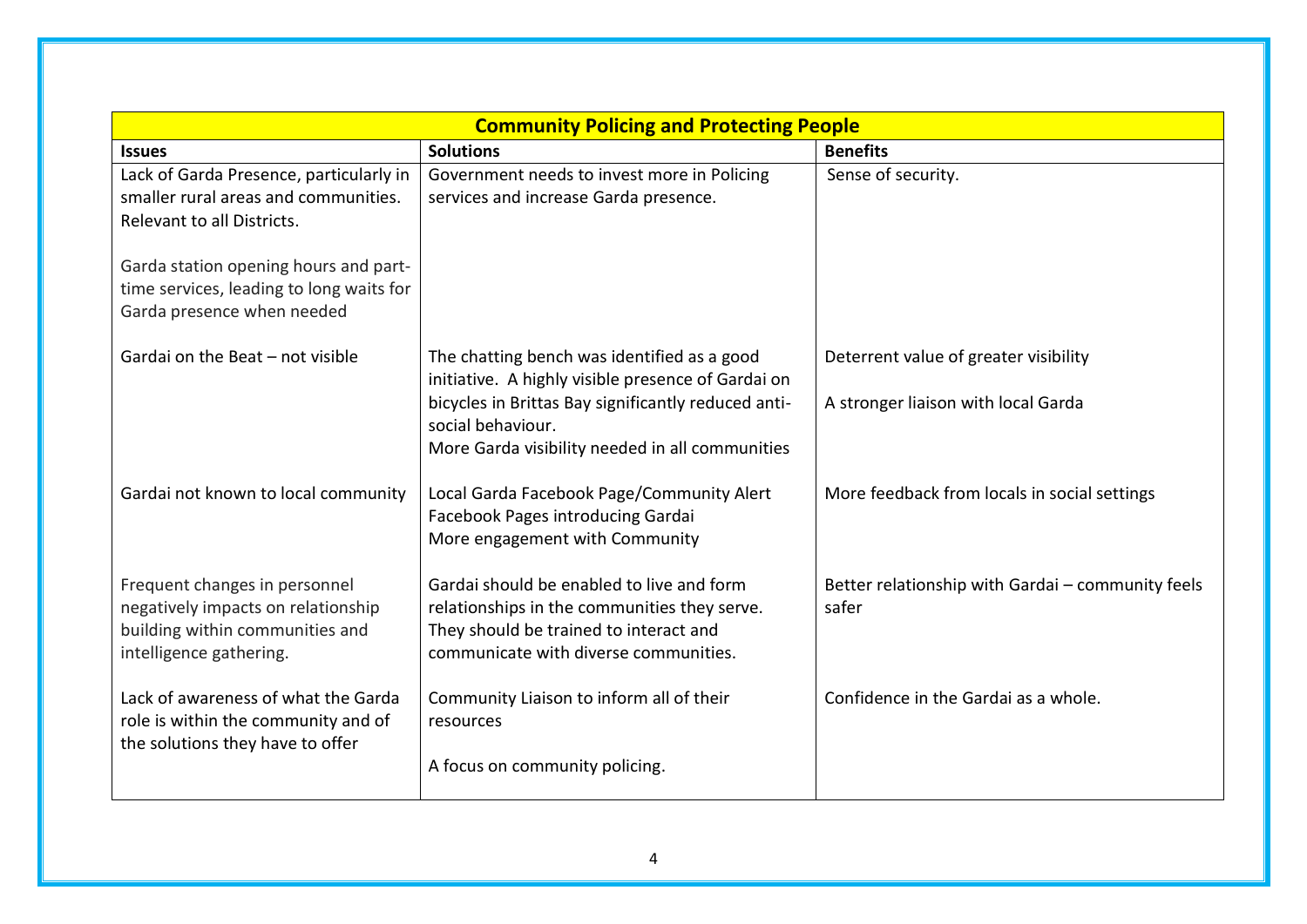| Large gatherings with resulting Anti-                              | Securing/Limiting access to the Public Park    | Improve the quality of life of local residents                      |
|--------------------------------------------------------------------|------------------------------------------------|---------------------------------------------------------------------|
| Social Behaviour in local parks and<br>community recreation areas. | CCTV Cameras in the Parks/Problem areas        | Reduce local crime                                                  |
|                                                                    | More Garda presence and patrols on foot        |                                                                     |
| Increased & extensive anti-social                                  |                                                | Deterrent - community feels safer                                   |
| behaviour, including damage to                                     | Neighbourhood watch patrols                    | Collaborative and united response                                   |
| property, in Ashford. Young & older                                |                                                |                                                                     |
| people being intimidated                                           | Community reporting of anti-social behaviour.  |                                                                     |
|                                                                    |                                                | Deterrent and useful for prosecutions and follow                    |
|                                                                    | <b>Community CCTV</b>                          | through                                                             |
|                                                                    | <b>Consistent Garda service</b>                | Less cost to the community in repairing community                   |
| Damage to property/community                                       |                                                | infrastructure                                                      |
| resources                                                          |                                                |                                                                     |
|                                                                    |                                                |                                                                     |
| Increased dumping and litter during                                | Adequate implementation of legislation and     |                                                                     |
| the Covid pandemic.                                                | tougher consequences                           |                                                                     |
|                                                                    |                                                |                                                                     |
| Visibility of extensive alcohol                                    | Police presence                                | Less crime, more support for communities                            |
| consumption, drug dealing and drug<br>use.                         | Plain clothes (undercover)                     | More support for people with addiction issues and<br>their families |
|                                                                    |                                                |                                                                     |
| Raves taking place in the mountains                                | Designated drugs Gardai                        |                                                                     |
|                                                                    | <b>Education in Schools</b>                    |                                                                     |
|                                                                    |                                                |                                                                     |
|                                                                    | Highlight the work being done by the Drug &    |                                                                     |
|                                                                    | Alcohol Task Force. This support service works |                                                                     |
|                                                                    | with people (including young people) and their |                                                                     |
|                                                                    | families. These services need support &        |                                                                     |
|                                                                    | tolerance from communities                     |                                                                     |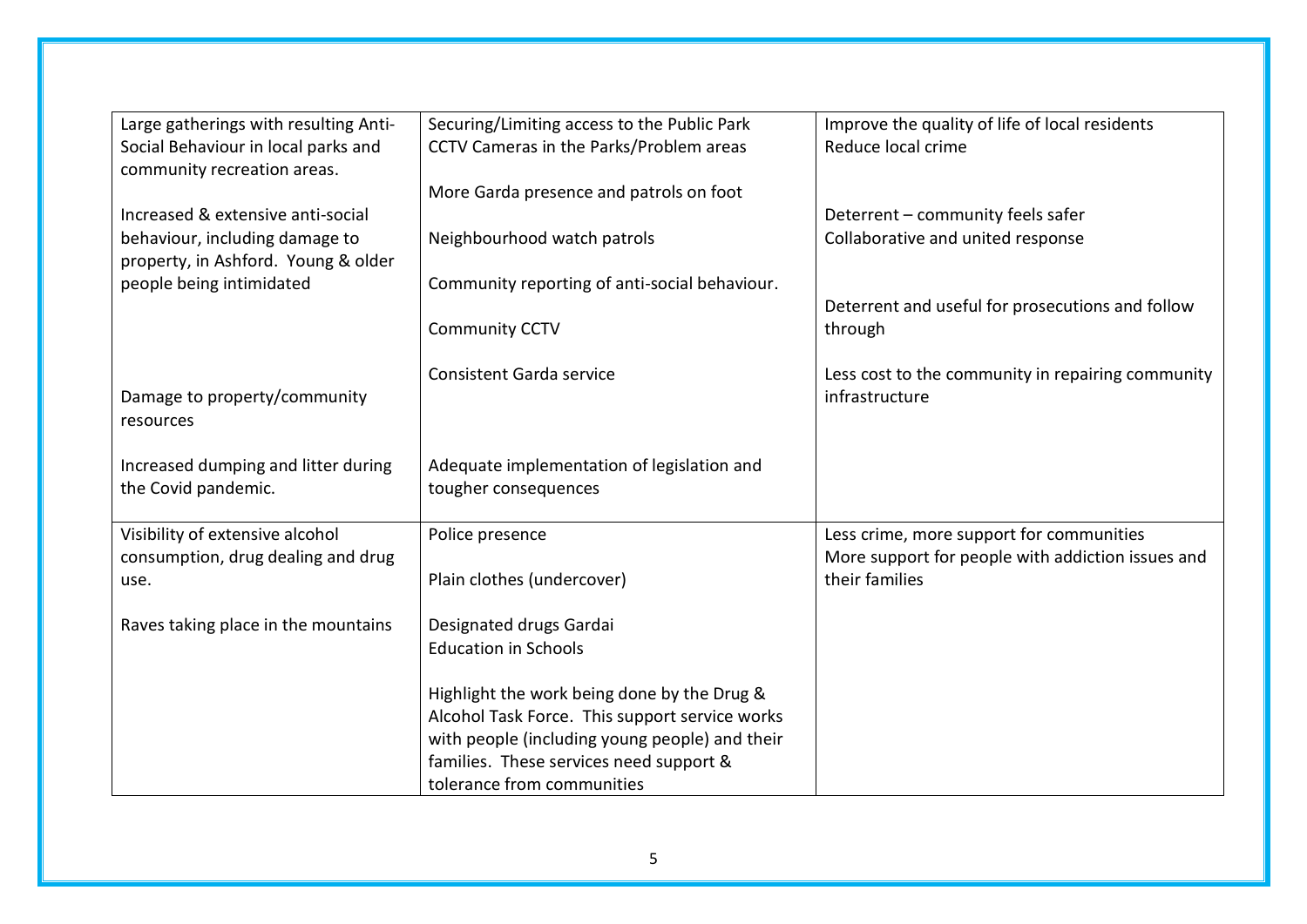| Illegal and Dangerous Parking Not<br>enough Garda to implement the laws                                                                                                                | Enforcement of by-laws.<br>Proper marking of parking spaces<br>Visual input by the Garda<br>Allow CEW (Community Employment Workers) to<br>issue tickets/fines                                                                                                                                         | Safety of Drivers and Pedestrians.                                                                                             |
|----------------------------------------------------------------------------------------------------------------------------------------------------------------------------------------|--------------------------------------------------------------------------------------------------------------------------------------------------------------------------------------------------------------------------------------------------------------------------------------------------------|--------------------------------------------------------------------------------------------------------------------------------|
| Increased use of electrical scooters on<br>footpaths. These can't always be<br>easily heard by older people who are<br>more prone to accident                                          | Need legislation to tax and insure these like the<br>requirement to insurance golf buggies.                                                                                                                                                                                                            |                                                                                                                                |
| Speeding on the N81 is extensive and<br>dangerous. The road is significantly<br>used by young children accessing the<br>local GAA pitch and elderly<br>neighbouring village residents. | More traffic calming measures needed as well as<br>traffic patrols and stronger fines.                                                                                                                                                                                                                 |                                                                                                                                |
| Need to consult with Community<br>Action Leaders/Community Forums &<br>Councils.                                                                                                       | Twice-yearly meeting with Community Action<br>Leaders at District Level.                                                                                                                                                                                                                               | Participation & collaboration of police service and<br>community will result in better and more<br>sustainable outcomes.       |
| Supporting vulnerable individuals and<br>communities                                                                                                                                   | Training for Gardaí on interactions with those with<br>disabilities and those who are neurodiverse,<br>particularly when their difference is hidden and not<br>immediately visible. Helpful to have training in use of<br>simple unambiguous language and the use of visual<br>supports when necessary | An empathetic service that deals effectively and<br>efficiently with vulnerable people, supporting them<br>and their families. |
|                                                                                                                                                                                        | Gardaí in some areas also have access to a database<br>which includes children/young people on the<br>spectrum who are known to abscond from time to                                                                                                                                                   |                                                                                                                                |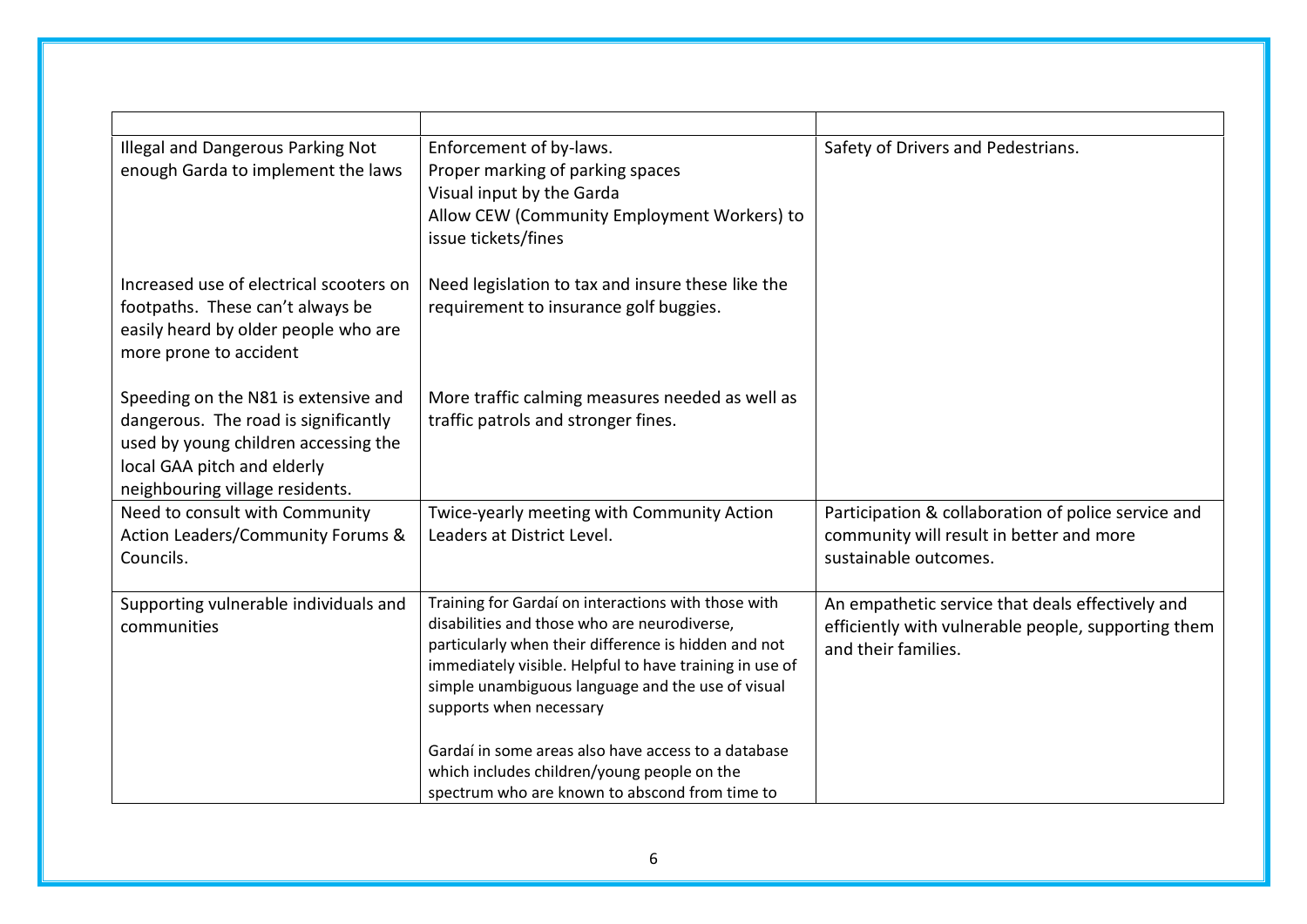|                                                                                                                                                                                                                         | time. This means that a search can be mounted<br>quickly and Gardaí alerted to keep an eye out. This is<br>a welcome and useful initiative that should be rolled<br>out in all areas |                                                 |
|-------------------------------------------------------------------------------------------------------------------------------------------------------------------------------------------------------------------------|--------------------------------------------------------------------------------------------------------------------------------------------------------------------------------------|-------------------------------------------------|
|                                                                                                                                                                                                                         |                                                                                                                                                                                      |                                                 |
| Improve the Focus of information on                                                                                                                                                                                     | Targets for minimum quantity of Text messages                                                                                                                                        | Greater feeling of safety                       |
| <b>Text Alert</b>                                                                                                                                                                                                       | More Gardai involved in sending messages                                                                                                                                             |                                                 |
| Text Alerts - should be expanded -                                                                                                                                                                                      | Should look at newer technology such as                                                                                                                                              |                                                 |
| some areas have had it cut back.                                                                                                                                                                                        | WhatsApp (as no cost to send messages), also                                                                                                                                         |                                                 |
|                                                                                                                                                                                                                         | should be nationwide funding of text alerts,                                                                                                                                         |                                                 |
|                                                                                                                                                                                                                         |                                                                                                                                                                                      |                                                 |
|                                                                                                                                                                                                                         | rather than on a community by community basis                                                                                                                                        |                                                 |
| Vulnerable older people living alone                                                                                                                                                                                    | Promote the Senior Alert Scheme in Co Wicklow                                                                                                                                        | Greater feeling of safety for older persons and |
|                                                                                                                                                                                                                         | and support community groups to register to run                                                                                                                                      | their families.                                 |
|                                                                                                                                                                                                                         | one in their local area                                                                                                                                                              |                                                 |
| Non reporting of crime/criminal                                                                                                                                                                                         | Communities feeling safe enough to facilitate                                                                                                                                        | Trusting relationships between community &      |
| behaviour                                                                                                                                                                                                               | more Community Reporting                                                                                                                                                             | Gardaí                                          |
| Criminal intelligence - real fear of<br>consequences of passing information<br>to gardai<br>Encouraging people to report crime,<br>fear and feeling there is no point were<br>identified as reasons why people<br>don't | Higher visibility - important to reassure<br>community, especially older people                                                                                                      |                                                 |
|                                                                                                                                                                                                                         |                                                                                                                                                                                      |                                                 |
| Lack of education in our schools and<br>communities regarding drug<br>awareness, road safety and civil and<br>moral responsibility                                                                                      | Education by the local Garda through local<br>engagement in schools and through community<br>groups                                                                                  | To make a happier and secure community          |